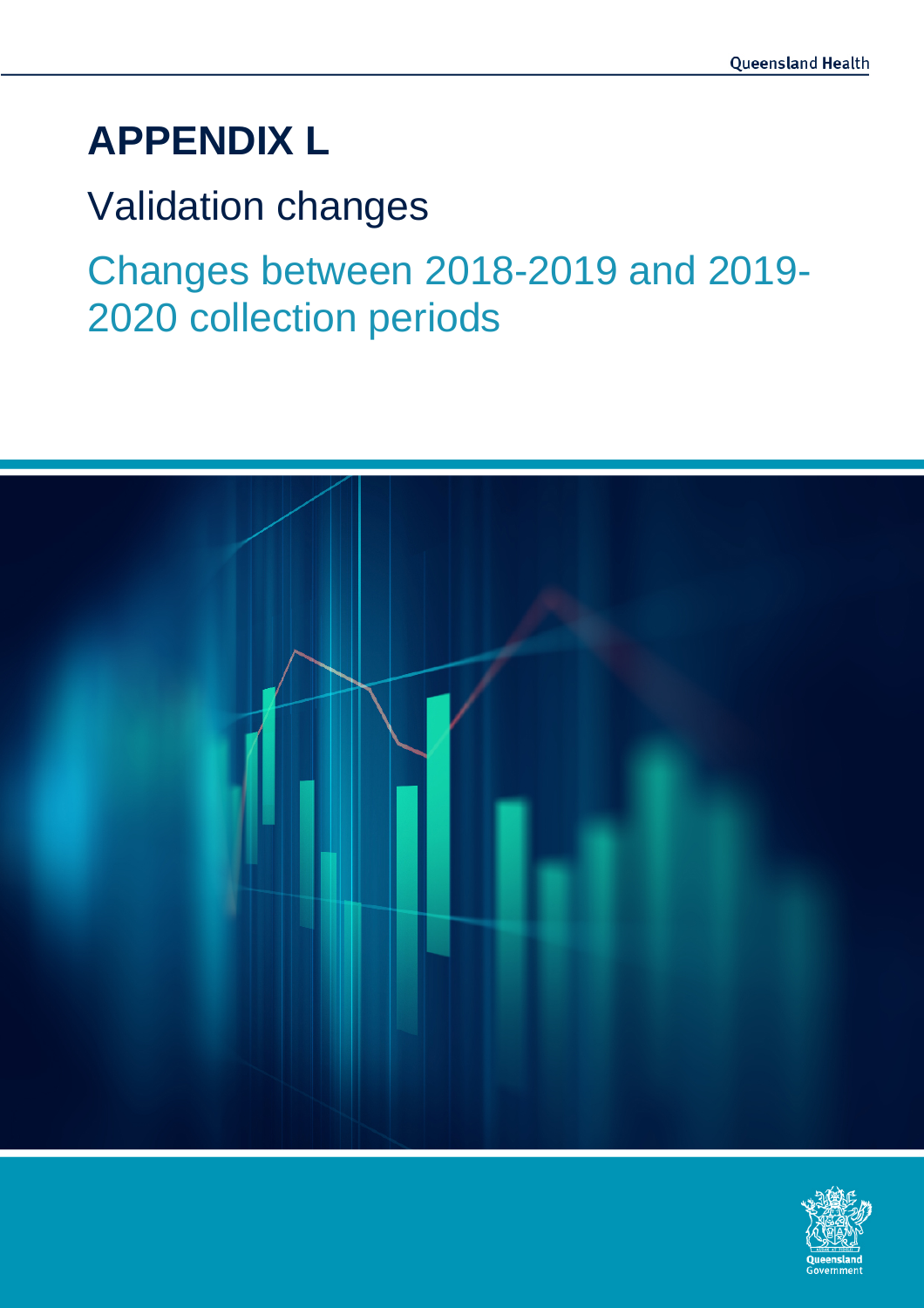#### **Appendix L Validation changes**

Published by the State of Queensland (Queensland Health), 2019



This document is licensed under a Creative Commons Attribution 3.0 Australia licence. To view a copy of this licence, visit creativecommons.org/licenses/by/3.0/au

© State of Queensland (Queensland Health) 2019

You are free to copy, communicate and adapt the work, as long as you attribute the State of Queensland (Queensland Health).

For more information contact: Statistical Services and Integration Unit, Statistical Services Branch, Department of Health, GPO Box 48, Brisbane QLD 4001, email QHIPSMAIL@health.qld.gov.au, phone 07 3708 5679.

An electronic version of this document is available at <https://www.health.qld.gov.au/hsu/collections/qhapdc>

Disclaimer: The content presented in this publication is distributed by the Queensland Government as an information source only. The State of Queensland makes no statements, representations or warranties about the accuracy, completeness or reliability of any information contained in this publication. The State of Queensland disclaims all responsibility and all liability (including without limitation for liability in negligence) for all expenses, losses, damages and costs you might incur as a result of the information being inaccurate or incomplete in any way, and for any reason reliance was placed on such information.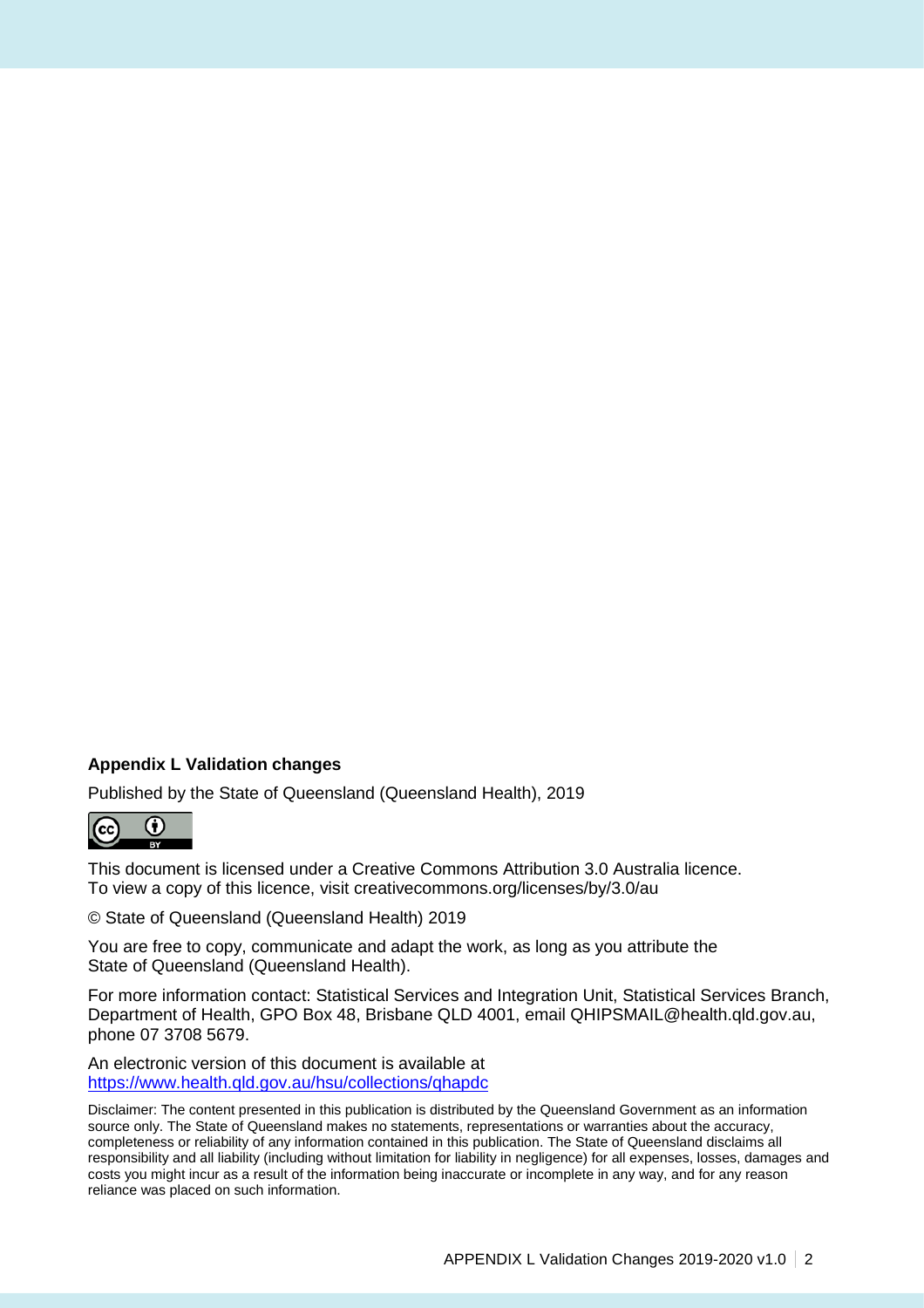# **Table of Contents**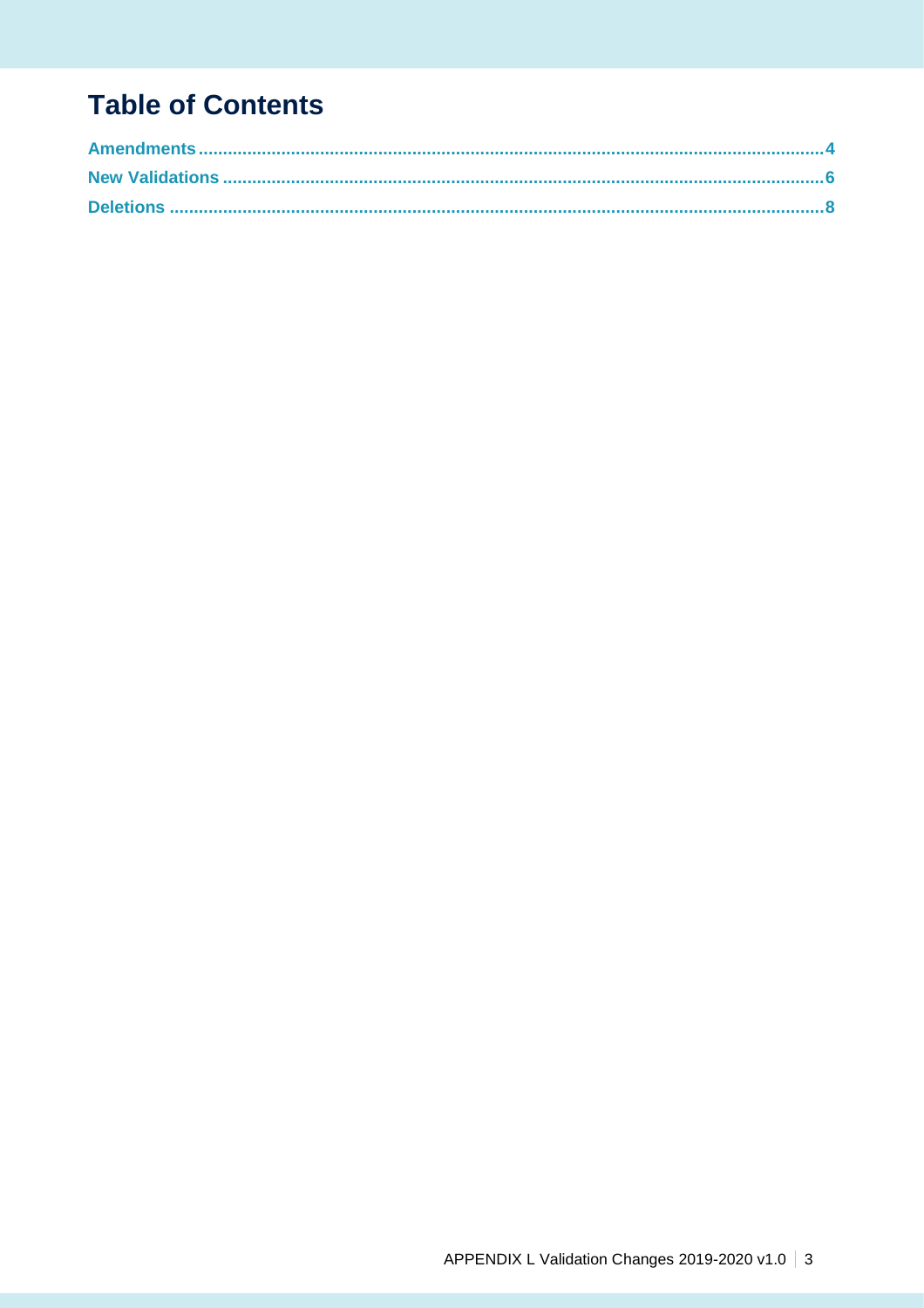### **Amendments**

| <b>Validation</b><br>Code | <b>Validation Description</b>                                                                                                                                                                                                                                                                                         | <b>Details of Change</b>                                                                                                |
|---------------------------|-----------------------------------------------------------------------------------------------------------------------------------------------------------------------------------------------------------------------------------------------------------------------------------------------------------------------|-------------------------------------------------------------------------------------------------------------------------|
| CNTRCT-<br>H427           | Contract type has been reported as 5 BA and<br>Contract role is B Contracted hospital, but<br>either Source of Referral/Transfer (admission<br>source) is not 25 Non-admitted patient<br>referred from another hospital and/or Mode of<br>Separation (discharge status) is not 16<br>Transferred to another hospital. | Minor change to message content.                                                                                        |
| CONG-<br>H722             | Abortion diagnosis codes with O090, O091 or<br>O092 have been provided in conjunction with<br>a specified code from Chapter 15. Please<br>provide the Fetus number and Fetal diagnosis<br>code to SSB.                                                                                                                | Abortion diagnosis code Z32.2 has been<br>added to trigger this validation.                                             |
| DATE-<br>H463             | Date for procedure   occurs while patient is on<br>leave.                                                                                                                                                                                                                                                             | Added additional mental health-specific<br>information to resolution text.                                              |
| <b>GEN-H406</b>           | Source of referral/transfer (admission source)<br>is 19 Routine readmission, but Elective<br>patient status is not 3 Not assigned.                                                                                                                                                                                    | Minor change to message content.                                                                                        |
| <b>GEN-H594</b>           | The Country of birth code of   has been<br>reported. This is uncommon.                                                                                                                                                                                                                                                | Update of validation message to include<br>reported Country of birth code.                                              |
| <b>GEN-H682</b>           | The Smoking status is missing or invalid.                                                                                                                                                                                                                                                                             | Minor change to message content to improve<br>clarity.                                                                  |
| <b>GEN-H684</b>           | The Smoking status has been reported as a 1<br>Current smoker within the last 30 days, but<br>the morbidity coding does not include; Z720,<br>F171, F172 or F173.                                                                                                                                                     | Validation triggers if F17.3 not reported in<br>morbidity coding.                                                       |
| <b>GEN-H717</b>           | A Ward transfer has been supplied with the<br>same date/time as the episode end date/time.                                                                                                                                                                                                                            | Minor change to message content to improve<br>clarity.                                                                  |
| <b>ICD-H648</b>           | The Condition onset flag is invalid for<br>diagnosis code   .                                                                                                                                                                                                                                                         | Minor change to message content and<br>removal of condition.                                                            |
| <b>ICD-H649</b>           | A Condition onset flag has been assigned<br>against a procedure code.                                                                                                                                                                                                                                                 | Minor change to message content.                                                                                        |
| <b>ICD-H650</b>           | Other diagnosis code   has a Condition onset<br>flag of 2 Condition arose during the episode<br>of care but no External cause codes have a<br>Condition onset flag of 2.                                                                                                                                              | Minor change to message content.                                                                                        |
| ICD-H655                  | Code   must have a Condition onset flag of 1<br>Condition present on admission to the<br>episode of care.                                                                                                                                                                                                             | Minor change to message content.<br>Validation will trigger as either a warning or<br>fatal dependent on code assigned. |
| <b>ICD-H656</b>           | Code   usually has a Condition onset flag of 1<br>Condition present on admission to the<br>episode of care. Please confirm this is<br>correct.                                                                                                                                                                        | Minor change to message content.                                                                                        |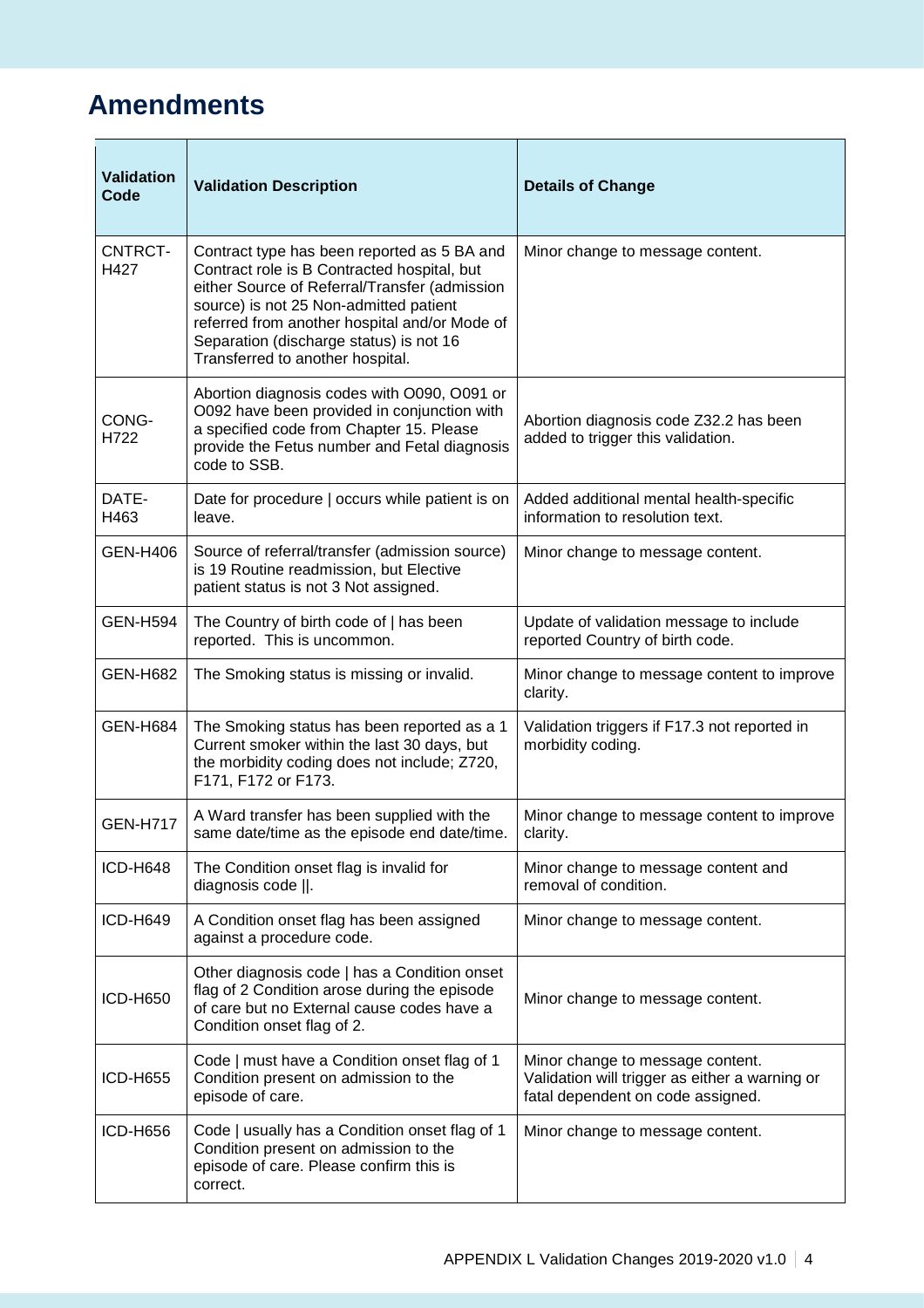| <b>Validation</b><br>Code   | <b>Validation Description</b>                                                                                                                          | <b>Details of Change</b>                                                                                                          |
|-----------------------------|--------------------------------------------------------------------------------------------------------------------------------------------------------|-----------------------------------------------------------------------------------------------------------------------------------|
| ICDSEQ-<br>H <sub>565</sub> | Code    must be provided with a code in the<br>range $\vert$ .                                                                                         | Expansion of ICD coding ranges in line with<br>implementation of ICD-10-AM 11 <sup>th</sup> Edition.                              |
| ICDSEQ-<br>H <sub>570</sub> | Code    cannot be provided with codes in the<br>range $\vert$ .                                                                                        | Expansion of ICD coding ranges in line with<br>implementation of ICD-10-AM 11 <sup>th</sup> Edition.                              |
| <b>ICD-H846</b>             | Code   has a Condition onset flag of 9<br>Condition onset unknown/uncertain on<br>admission to the episode of care. Please<br>confirm this is correct. | Minor change to message content.                                                                                                  |
| <b>ICD-H847</b>             | Condition onset unknown/ uncertain on<br>admission to the episode of care. Please<br>confirm if this is correct.                                       | Minor change to message content.                                                                                                  |
|                             |                                                                                                                                                        | In range diagnosis codes: I20.0, I21.0 - I22.9                                                                                    |
| <b>ICD-H849</b>             | Code   with assigned Condition onset flag and<br>current length of stay is outside the range of<br>clinical advice.                                    | Expected length of stay for HAC to develop -<br>equal to or greater than 48 hours                                                 |
|                             |                                                                                                                                                        | Mode of separation is not 5 Died in hospital<br>or 16 Hospital Transfer.                                                          |
| <b>LINK-H190</b>            | According to our records, this patient has<br>been admitted for over three months and has<br>not yet been discharged.                                  | Message description has been updated as<br>follows;                                                                               |
|                             |                                                                                                                                                        | This episode has a Mode of separation of 06<br>Episode change however, no linked episodes<br>have been received for this patient. |
|                             |                                                                                                                                                        | Resolution text updated.                                                                                                          |
|                             |                                                                                                                                                        | This validation does not apply to residential<br>mental health care facilities.                                                   |
| NMDS-<br>H75                | The facility ID the patient was transferred to is<br>missing or invalid.                                                                               | Minor change to message content to improve<br>clarity.                                                                            |
| TID-H854                    | Telehealth Event ID   is missing or invalid.                                                                                                           | Adjustment of validation to incorporate<br>changes to Provider Type codes.                                                        |
| <b>TID-H859</b>             | Facility ID is   and Telehealth provider ID is  .<br>They must not be the same.                                                                        | Amendment of validation to trigger a<br>WARNING if patient is a Hospital in the home<br>(HITH) patient.                           |
| <b>MEN-H868</b>             | The Source of referral/transfer (admission<br>source) is 06 Episode change. This is<br>invalid for a residential mental health care<br>episode.        | Added additional information to resolution<br>text.                                                                               |
| <b>MEN-H871</b>             | The Mode of separation (discharge<br>status) is 06 Episode change. This is<br>invalid for a residential mental health care<br>episode.                 | Added additional information to resolution<br>text.                                                                               |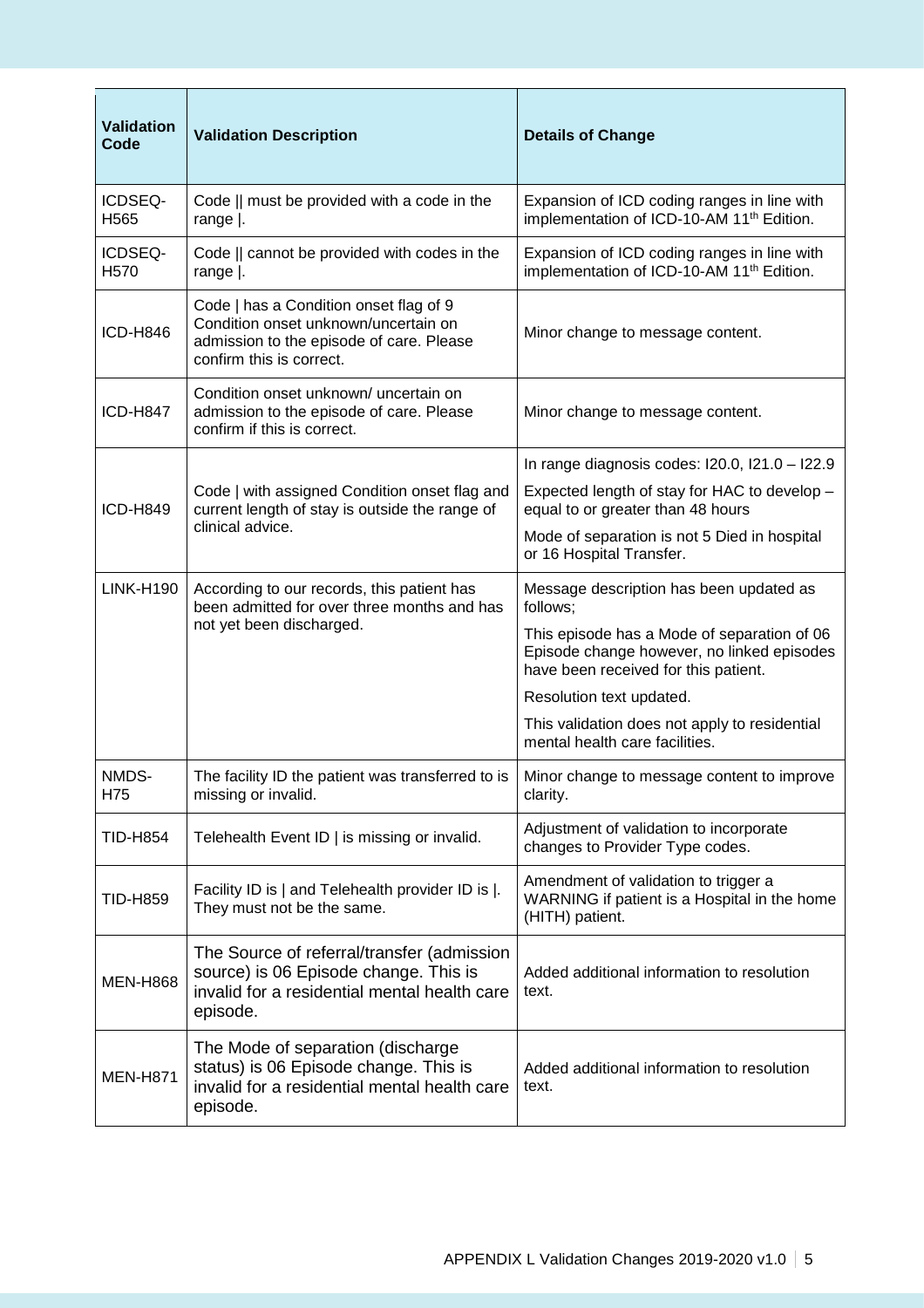#### **New Validations**

| <b>Validation</b><br>Code | <b>Validation Description</b>                                                                                                                                                                               | <b>Details of Change</b>                                                                                                       |
|---------------------------|-------------------------------------------------------------------------------------------------------------------------------------------------------------------------------------------------------------|--------------------------------------------------------------------------------------------------------------------------------|
| <b>GEN-H338</b>           | Null fields exist in  . This episode cannot be<br>moved to final tables.                                                                                                                                    | This is an existing validation that was not<br>previously listed in Appendix L.                                                |
| <b>GEN-H893</b>           | This episode is a duplicate of another episode<br>reported by this facility. Please amend as<br>soon as possible.                                                                                           | New validation replacing manual data quality<br>check previously done by QHAPDC team.                                          |
| <b>GEN-H894</b>           | The patient sex has been reported as<br>OTHER. Please confirm.                                                                                                                                              | General validation added to complement<br>DRG validation.                                                                      |
| <b>GEN-H895</b>           | This patient has been transferred to or from<br>an overseas facility. Please confirm details.                                                                                                               | New validation valid from 2019-2020<br>collection year for legacy items.                                                       |
| <b>GEN-H900</b>           | Mode of Separation is 31 Residential mental<br>health care facility, but the Transferring to<br>facility (extended source code) is missing or is<br>not a valid residential mental health care<br>facility. | New validation valid from 2019-2020<br>collection year for legacy items.                                                       |
| <b>GEN-H909</b>           | Care type is 05 Newborn, but Country of birth<br>is not Australia.                                                                                                                                          | New validation replacing manual data quality<br>check previously done by QHAPDC team.                                          |
| <b>ICD-H890</b>           | Other diagnosis code   should have a<br>Condition onset flag of 2 Condition arose<br>during the episode of care.                                                                                            | This validation checks for newborn diagnosis<br>codes with a COF of 1 and patient is born in<br>hospital.                      |
| <b>ICD-H891</b>           | Diagnosis code O311 has been assigned.<br>Please confirm type of abortion.                                                                                                                                  | New validation to increase visibility of<br>abortions.                                                                         |
| <b>ICD-H892</b>           | Code    is unexpected for this facility. Please<br>review and amend data.                                                                                                                                   | This validation checks for episodes reporting<br>procedure codes that are not normally<br>performed in the reporting facility. |
| <b>ICD-H908</b>           | Code   in a delivery episode of care must<br>have a Condition onset flag of 1 Condition<br>present on admission to the episode of care.                                                                     | This validation checks for delivery diagnosis<br>codes with a COF of 2 or 9 where COF is<br>expected to be 1.                  |
| ICD-H910                  | Condition onset flag is missing for II.                                                                                                                                                                     | New validation valid from 2019-2020<br>collection year for legacy items.                                                       |
| <b>TID-H896</b>           | Telehealth Event ID  : Provider type is<br>missing or invalid.                                                                                                                                              | New validation to incorporate changes to<br>Provider Type codes.                                                               |
| <b>MEN-H897</b>           | This residential mental health care facility<br>episode has been linked to elective surgery<br>entries  . This is incorrect.                                                                                | New validation valid from 2019-2020<br>collection year for legacy items.                                                       |
| <b>MEN-H898</b>           | Referral to Further Care Not Applicable is<br>only valid for patients who are continuing care<br>at this facility or have died.                                                                             | New validation valid from 2019-2020<br>collection year for legacy items.                                                       |
| <b>MEN-H899</b>           | If a patient is continuing care at this facility, or<br>has died, referral to further care is not<br>applicable.                                                                                            | New validation valid from 2019-2020<br>collection year for legacy items.                                                       |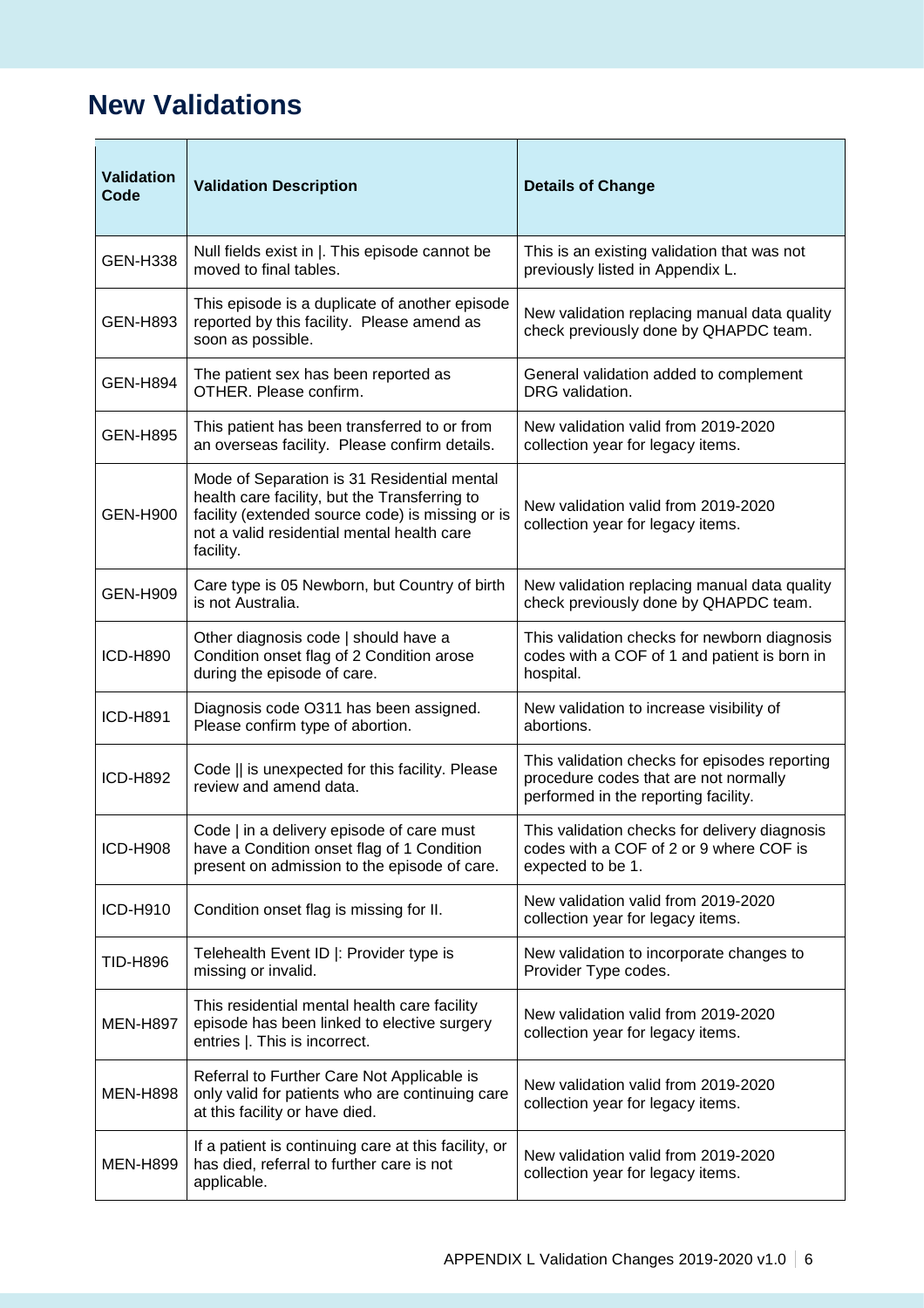| <b>Validation</b><br>Code | <b>Validation Description</b>                                                                                                      | <b>Details of Change</b>                                                 |
|---------------------------|------------------------------------------------------------------------------------------------------------------------------------|--------------------------------------------------------------------------|
| <b>MEN-H903</b>           | Consumer was statistically discharged at end<br>of reference period but there is no<br>corresponding admission.                    | New validation valid from 2019-2020<br>collection year for legacy items. |
| <b>MEN-H904</b>           | Consumer was statistically admitted at the<br>beginning of reference period but there is no<br>corresponding discharge.            | New validation valid from 2019-2020<br>collection year for legacy items. |
| MEN-H905                  | The funding source for a residential mental<br>health care consumer should be 01 Health<br>service budget (not covered elsewhere). | New validation valid from 2019-2020<br>collection year for legacy items. |
| <b>MEN-H906</b>           | Consumers must be statistically discharged at<br>the end of the financial year                                                     | New validation valid from 2019-2020<br>collection year for legacy items. |
| <b>MEN-H907</b>           | Residential patient discharged to other facility,<br>but not referred to further care.                                             | New validation valid from 2019-2020<br>collection year for legacy items. |